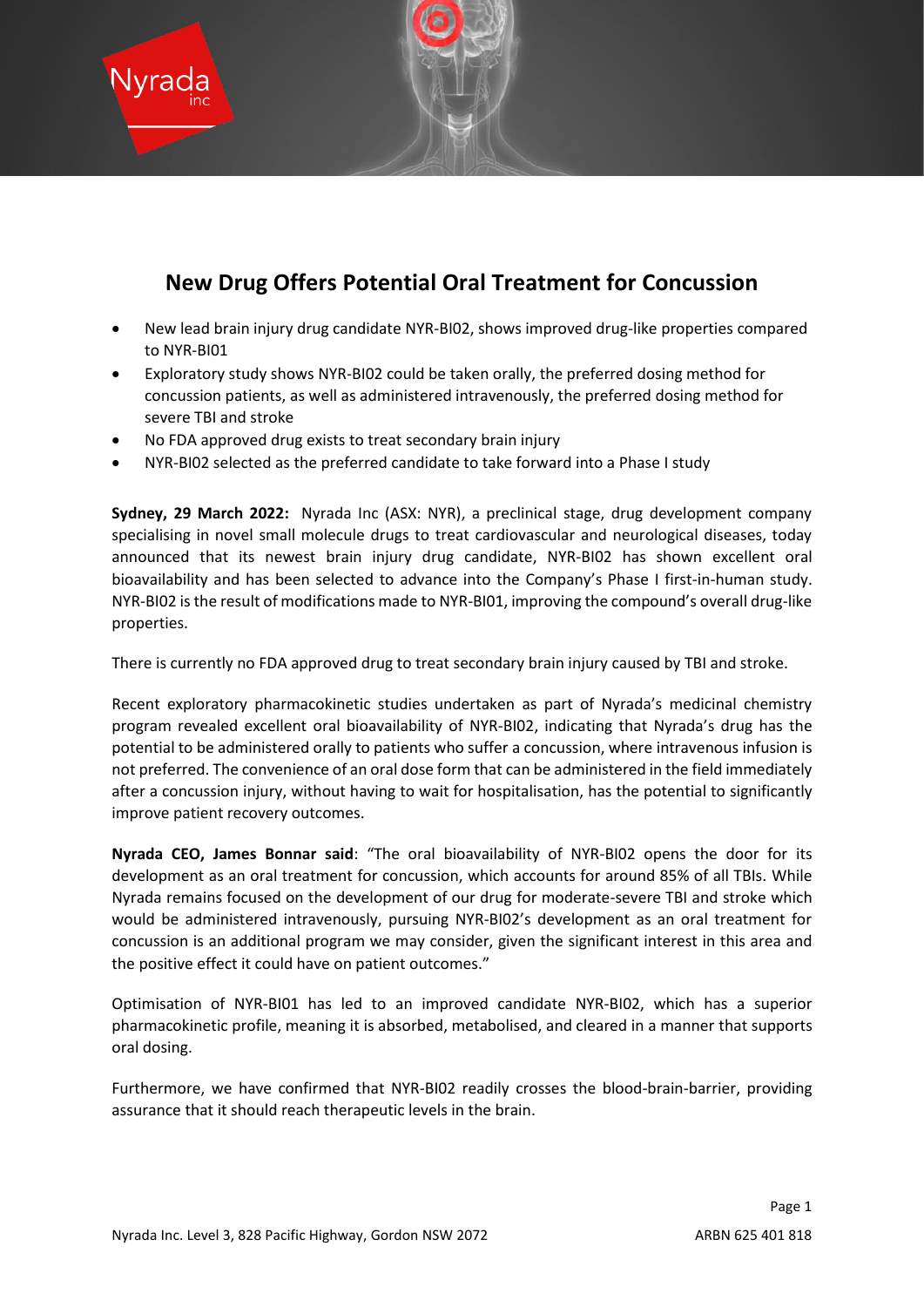

## **Other Updates**

# *Preclinical Stroke Model Study*

The Company engaged a contract research organisation (CRO) in China to undertake this study. Unfortunately, the commencement of this study has been delayed slightly as laboratory staff are temporarily unable to access work sites due to COVID-related lockdowns in Shanghai, China. Based on the latest information provided, we expect the study to start shortly and anticipate results will be available in mid Q2 CY2022.

# *TBI Efficacy Study*

NYR-BI02 will be taken forward into the TBI efficacy study which will commence following completion of scale-up manufacturing. A pilot study was undertaken to optimise the design of the efficacy study. Data from this study will be used to determine the number of animals required to show a significant treatment effect. Nyrada continues to work closely with the Walter Reed Army Institute of Research and UNSW Sydney as the program advances.

# *Phase I Study*

As previously announced, the Company anticipates commencing a Phase I first-in-human study for its Brain Injury Program in the second half of CY2022. The Phase I study will be run in Australia and will evaluate the safety and tolerability of the Company's preferred brain injury drug candidate, NYR-BI02.

-ENDS-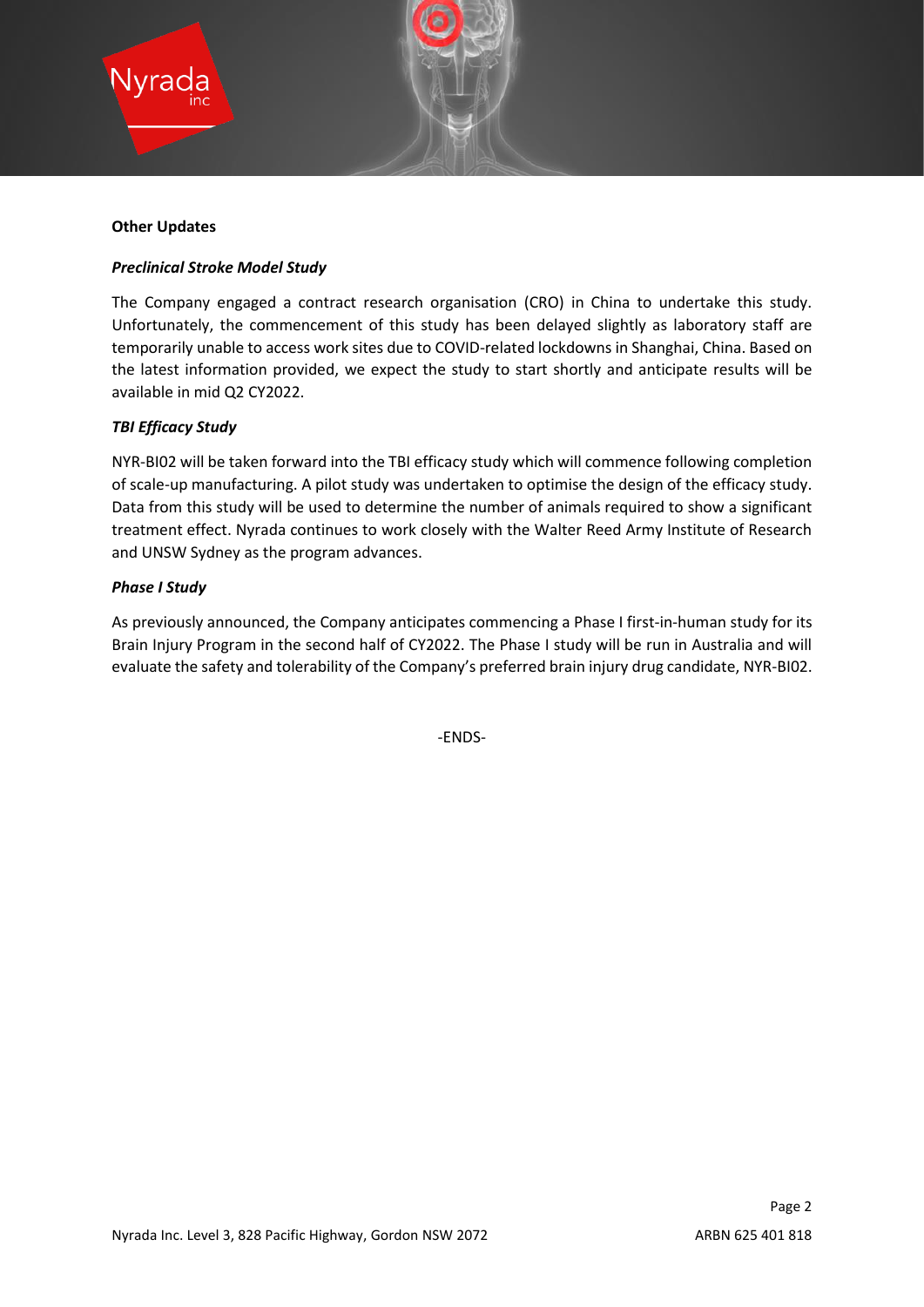

## **About the Walter Reed Army Institute of Research (WRAIR)**

The Brain Trauma Neuroprotection (BTN) Branch is part of the Center for Military Psychiatry and Neuroscience at WRAIR. The primary mission of the BTN program is to develop ground-breaking solutions to mitigate the effects of TBI at the point of injury to reduce morbidity and mortality. Providing field-based options for diagnostics, preventive strategies, and treatments are critical to Soldiers. Since 1893, the Walter Reed Army Institute of Research (WRAIR) has been a leader in solving the most significant threats to Soldier readiness and lethality such as disease and battle injury. WRAIR's broad research capabilities at its Washington, D.C., area and expeditionary laboratories function in concert to afford Soldiers the best medical protection and support possible before, during, and after deployment by addressing both longstanding and emerging threats. Though WRAIR's research is focused on Soldier health, its products have important civilian applications, saving countless lives around the world.

## **About the Translational Neuroscience Facility, UNSW**

The Translational Neuroscience Facility (TNF) is a core neuroscience research platform in the Faculty of Medicine & Health at UNSW. The TNF broadly supports neuroscience research and advanced translational research training directed towards treatment of neurological disorders.

#### **About Nyrada Inc**

Nyrada is a preclinical stage, drug discovery and development company, specialising in novel small molecule drugs to treat cardiovascular and neurological diseases. The Company has two main programs, each targeting market sectors of significant size and considerable unmet clinical need. These are a cholesterol-lowering drug and a drug to treat brain injury, specifically traumatic brain injury and stroke. Nyrada Inc. ARBN 625 401 818 is a company incorporated in the state of Delaware, US, and the liability of its stockholders is limited.

#### [www.nyrada.com](http://www.nyrada.com/)

*Authorised by Mr. John Moore, Non-Executive Chairman, on behalf of the Board.*

**Investor & Corporate Enquiries: Company Secretary:** Laura Vize **David Franks** Investor Relations Manager T: 02 8072 1400 E: [info@nyrada.com](mailto:info@nyrada.com)

**Media Enquiries:** Catherine Strong Citadel-MAGNUS T: 02 8234 0111 E: [cstrong@citadelmagnus.com](mailto:cstrong@citadelmagnus.com)

T: 02 9498 3390 E: [David.Franks@automicgroup.com.au](mailto:David.Franks@automicgroup.com.au)